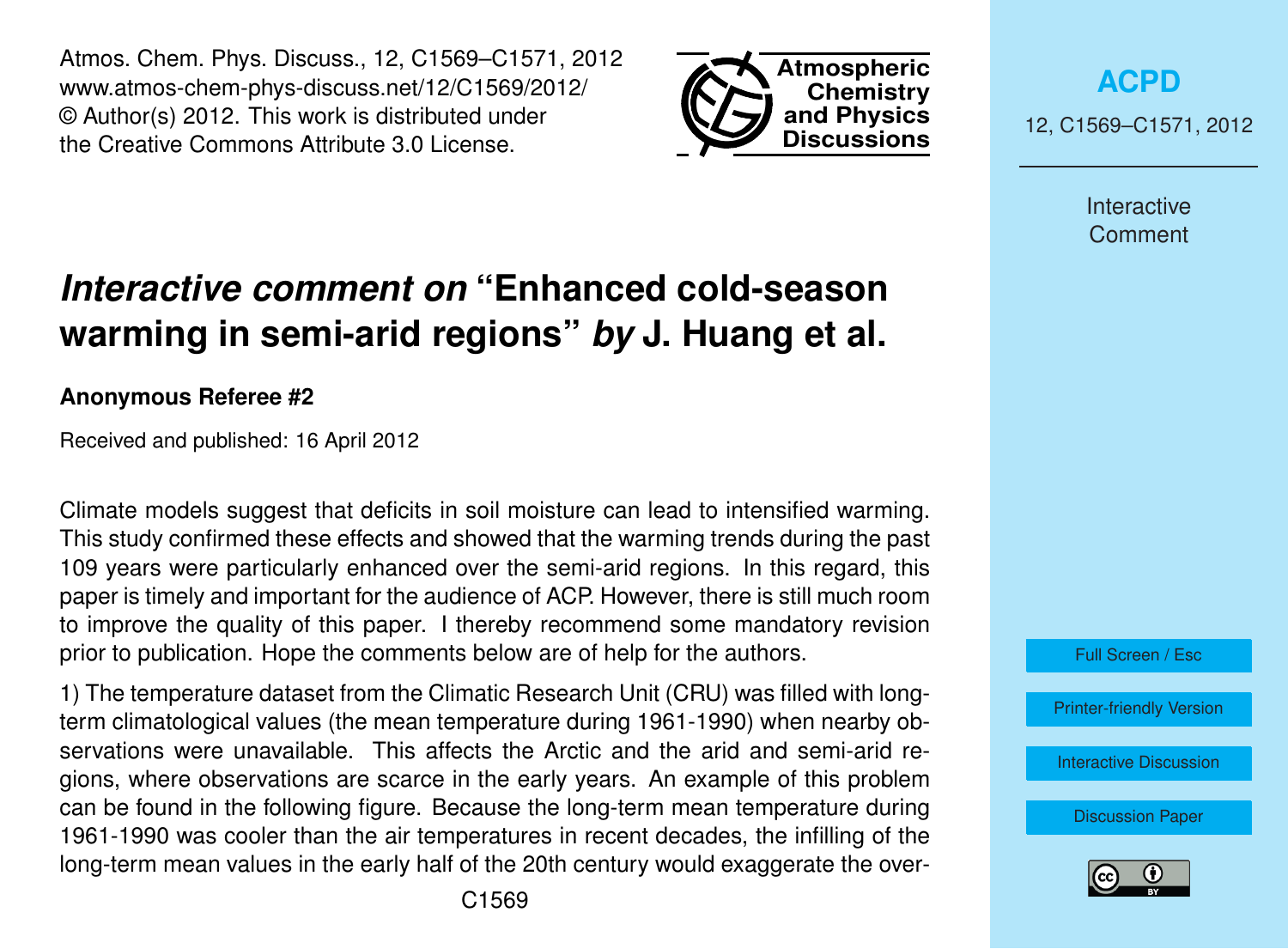all warming trends during 1901-2009. Users should be mindful of this problem when using the CRU data. Does the filling of long-term mean values affect the overall conclusions of this study? Do your conclusions also hold in recent 60 (or 30 years) when more observations in the arid and semi-arid regions become available?

2) The semi-arid is characterized by relatively low annual precipitation and having scrubby vegetation with short, coarse grasses. It is fine to define the arid and semiarid regions based merely on annual total precipitation. However, besides the traditional arid and semi-arid regions in the middle latitudes and subtropical, this definition also classified the majority of the Arctic as the semi-arid regions. Enhanced warming was previously identified in the Arctic. Observations showed that the surface air temperatures in the Arctic have warmed at about twice the global rate in the past several decades (ACIA, 2004). How much warming identified in the semi-arid regions (defined in this study) is due to the warming in the Arctic? It would be nice to evaluate the relative contributions of the enhanced warming in the semi-arid regions over the middle latitudes and the Arctic.

3) The authors claimed that the semi-arid regions play a dominant role in the global warming and account for nearly half of the continental warming. This is not a surprise as the semi-arid regions occupied nearly half of the global land areas (see your Fig.1).

4) Was the temperature in the Antarctic used to calculate the mean temperature over the global land surface? The CRU dataset contains no temperature data in the Antarctic, but the trends in the Antarctic were shown in Fig.2.

5) What method was used to estimate the long-term trend?

Reference: Arctic Climate Impact Assessment (ACIA), 2004. Impacts of a warming Arctic: Arctic climate impact assessments. Cambridge University Press, Cambridge.

## **[ACPD](http://www.atmos-chem-phys-discuss.net)**

12, C1569–C1571, 2012

Interactive **Comment** 

Full Screen / Esc

[Printer-friendly Version](http://www.atmos-chem-phys-discuss.net/12/C1569/2012/acpd-12-C1569-2012-print.pdf)

[Interactive Discussion](http://www.atmos-chem-phys-discuss.net/12/4627/2012/acpd-12-4627-2012-discussion.html)

[Discussion Paper](http://www.atmos-chem-phys-discuss.net/12/4627/2012/acpd-12-4627-2012.pdf)



Interactive comment on Atmos. Chem. Phys. Discuss., 12, 4627, 2012.